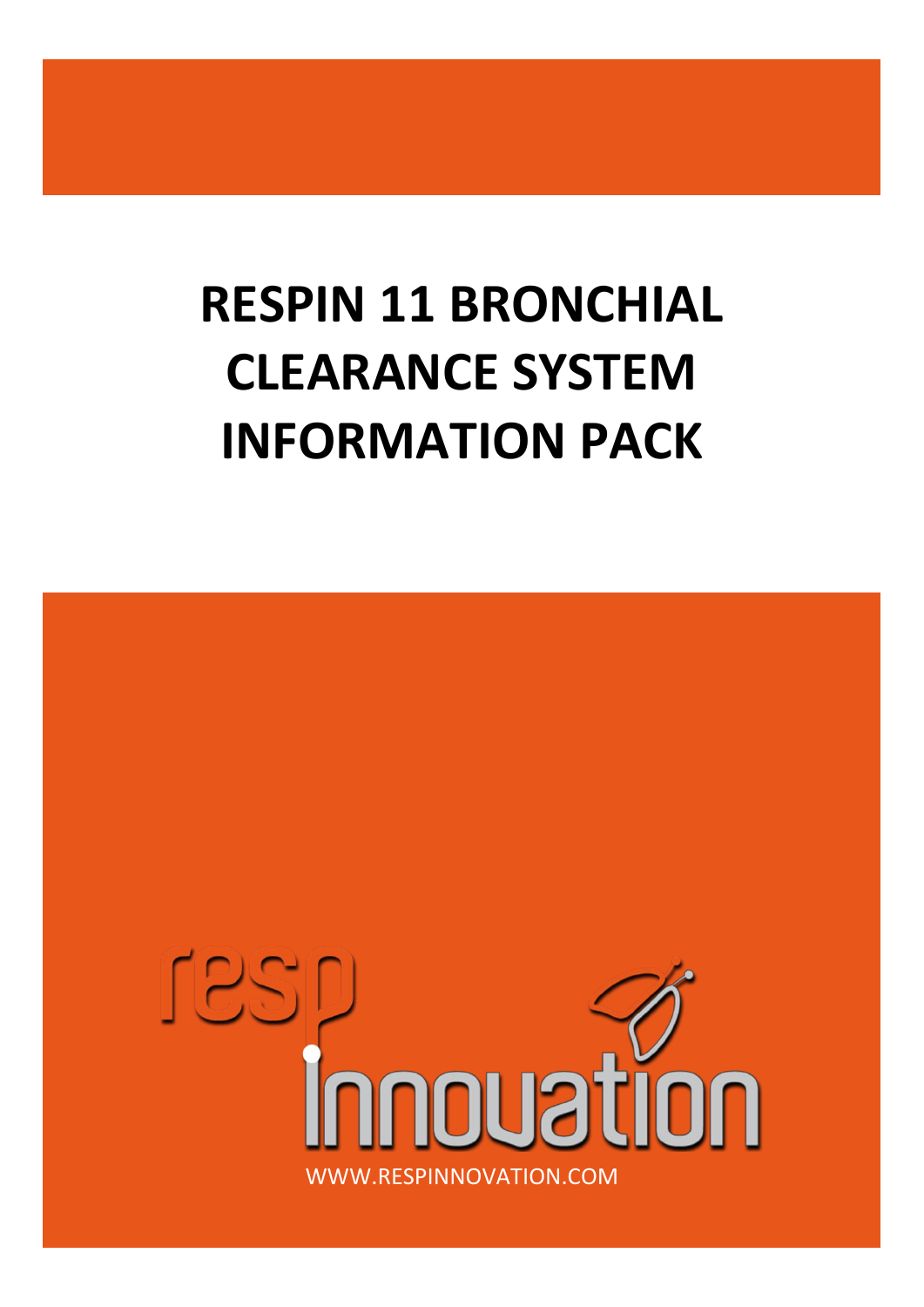### **About The RespIn 11 Bronchial Clearance System**

This information packet will acquaint you with basic facts about the RespIn 11 Bronchial Clearance System. It is intended to help you select the most appropriate and effective method for your patients who need Airway Clearance Therapy. Please take a few moments to look over the information. We understand that your time is limited, and invite you contact us for any further information or for a demonstration:

# **Contact Information**

General Information Phone: +33 (0) 4 89 71 95 68 Email: info@respinnovation.com

Support/Technical Phone: +33 (0) 4 89 86 69 57 Email: support@respinnovation.com

Website: http://www.respinnovation.com



### **Introduction to the RespIn 11 Bronchial Clearance System**

RespInnovation SAS has conceptualized, designed and realized its RespIn 11 Bronchial Airway Clearance System as a 2<sup>nd</sup> generation 'focused pulse' High Frequency Chest Wall Oscillation (HFCWO) device that maximizes the use of modern technologies and materials to produce a more comfortable, flexible and effective therapy delivery system. The RespIn 11 uses an innovative patented system of 'focused pulse' technology incorporating a system of proprietary valves, pressure pistons and electronic controls which deliver therapeutic pulsations directly to targeted areas of the patient's thorax - exactly where most required and most beneficial in the treating clinician's view.

RespIn 11 benefits from a totally new innovative approach to the 30-year-old concept of High Frequency Chest Wall Oscillation/Chest Compression therapy and makes maximum use of modern technologies and materials to:

- Delivers therapeutic 'focused pulse' therapy direct to selected parts of the patient thorax creating a more profound and efficient resonance in the bronchial airways which is delivered in a comfortable 'massage like' therapy.
- Flexibility of RespIn 11's 'focused pulse' technology also gives treating clinicians greatly increased control and flexibility of therapy to best meet the needs of each individual patient and clinical condition.
- Very low background pressure The RespIn 11 patented system of focused pulsations cycle from empty to full up to 20 times per second yet operates at a very low background pressure which is very beneficial to patients on both a comfort level during treatment and also therapeutic level with greatly increased efficiency in dislodging mucus and assisting its movement for expectoration.
- No negative physiological side effects as a beneficial side effect of its low operating pressure of RespIn 11's 'focused pulse' technology, it has no negative side effects to the patient's physiological parameters, e.g. blood pressure and heart rate, and the RespIn 11 can therefore be safely used with a much wider range of patients and clinical conditions than existing Chest Compression devices.



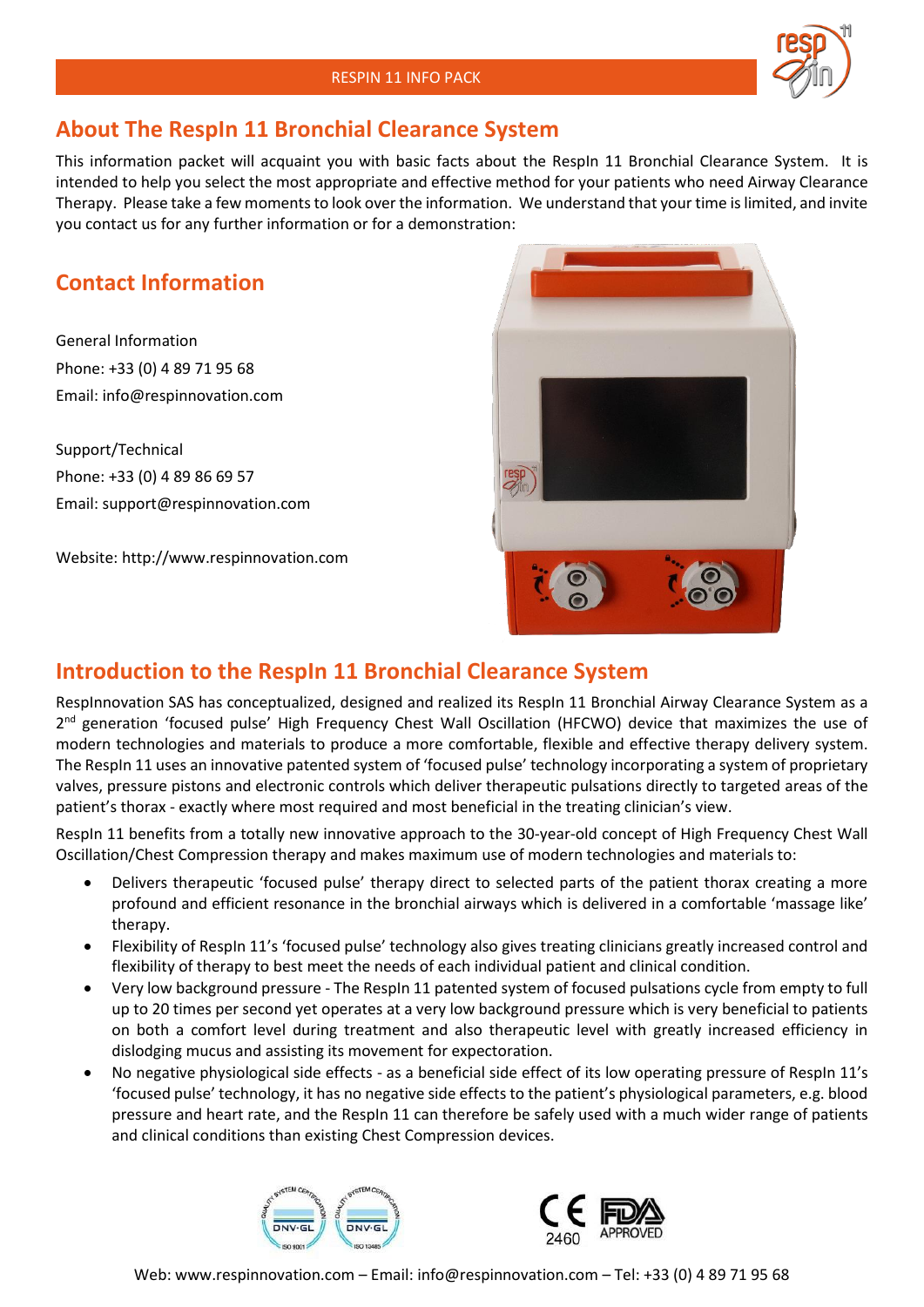

#### **What makes the RespIn 11 Bronchial Clearance System different?**

The RespIn 11 uses the most modern and efficient method for Bronchial Clearance available today, RespInnovation's 'focused pulse' technology.

Up until 30 years ago, traditional Chest Physiotherapy (CPT) with postural drainage was the only method available to treat Chronic Obstructions of Bronchial Airways caused by diseases such as Cystic Fibrosis (CF), chronic bronchitis and asthma, emphysema, bronchiectasis, and many others (now classed together as Chronic Obstructive Pulmonary Disorders (COPD)). Without this treatment the bronchial obstructions would become infected, pass to pneumonia and if left untreated can cause eventual loss of Pulmonary Vital Capacity - which translates into the body's ability to transfer oxygen taken into the lungs into the blood to supply the brain and the body.



CPT usually takes on average 40-60 minutes to deliver therapy to all 12 classic treatment areas of the lungs they want to mobilize secretions in. This is very tiring for both the patients and the caregivers - who many times are family members.

30 years ago, High Frequency Chest Compression devices were developed and usually have treatment sessions which last 30 minutes 2 or 3 times per day. This is a very physically demanding form of therapy for the patients as it transfers a great deal of energy to the patient's entire thorax using a high content background pressure then repeatedly squeezing the thorax up to 20 times per second to create the air movement in the airways to dislodge secretions. It



can be effective, but it has a limited range of patients who are capable of tolerating the high level of energy transfer which therefore limits the number and type of clinical applications. In effect, weak or fragile patients cannot tolerate this type of therapy and must rely on CPT or drug therapy.

Our 'focused pulsation' therapy is completely different, it starts from the premise of treating specific zones of the thorax by transferring a focused pulsation of energy to the ribcage which then propagates this energy in a wave evenly through the lungs and bronchial tree soliciting vibrations in the bronchial tree breaking up and dislodging mucus from the bronchiole walls and helping to transport this to the larger airways for expectoration.

'focused pulse' transfers only **10%** of the energy to the patient that High Frequency Chest Compression devices or HFCWO therapy devices do. This means for the patient that they only need to be able to tolerate **1/10th** of the energy that existing devices on the market today deliver. This alone makes for a much more comfortable therapy for the patients very much like a gentle massage.

In addition, our clinical and scientific studies have shown that 'focused pulse' technology in the RespIn 11 creates amplitudes of reaction movement 4-6 times greater in the most important area of the lungs (*from the 5th to 15th generation of the bronchial tree*) where most mucus accumulates, therefore more effectively dislodging secretions and soliciting coughing.